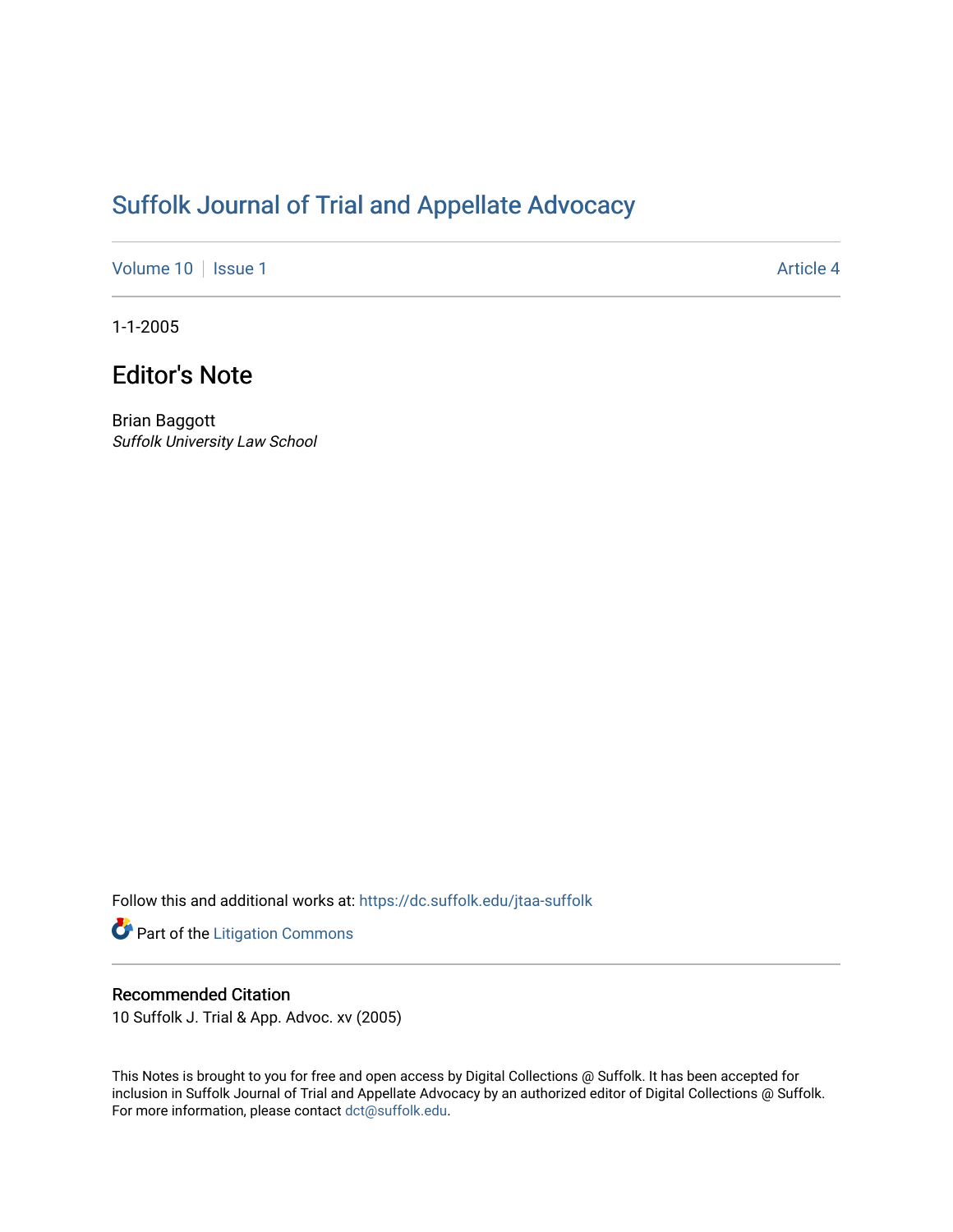## To the Reader:

The Suffolk University Law School Moot Court Board proudly presents Volume X of the *Suffolk Journal of Trial & Appellate Advocacy.* The *Journal* reflects the Moot Court Board's commitment to providing the public with informative and educational articles that address current issues in the areas of trial and appellate advocacy. By maintaining this narrow but functional focus on trial and appellate issues, the *Journal* provides a valuable resource to practitioners and scholars alike. Over the past year, the *Journal's* Editorial Board has furthered the *Journal's* success and enhanced its practical and scholastic utility, on this, its tenth anniversary. We hope that this is evident from the diverse and expansive articles contained in this volume.

Although the *Journal* maintains a specific focus, the wide range of topics discussed in each volume illustrates the profound and inexhaustible exposition that contemporary litigation engenders. Our tenth anniversary issue continues this illustration by including two lead articles touching upon timely issues within the criminal and civil context: Massachusetts sentencing procedures and the complexities involved in partnership litigation. The compilation of student articles in Volume X stretches across both federal and state litigation issues, ranging from an argument against the restrictions on subsequent remedial measures contained in the Federal Rules of Evidence to a critical analysis of Massachusetts' medical malpractice regulations. Furthermore, this year's volume also possessed a judicious balance of works dealing with both criminal and civil issues, including discussions on the primacy of grand jury subpoenas over civil protective orders and a satirical look at some confusing applications of the *Miranda* warnings.

None of Volume X's successes would have been possible without the tireless dedication and efforts of the *Journal's* members and the Moot Court Board as a whole. As Editor-in-Chief, I owe all of this year's successes and improvement to all of the *Journal's* editors and staff who allocated much of their free time and energy to producing a memorable tenth anniversary issue. In particular, I and future editorial boards owe a special thanks to this year's note editors: Natalie Mantell, Katie Yaeger, Matt Valcourt, and Sean